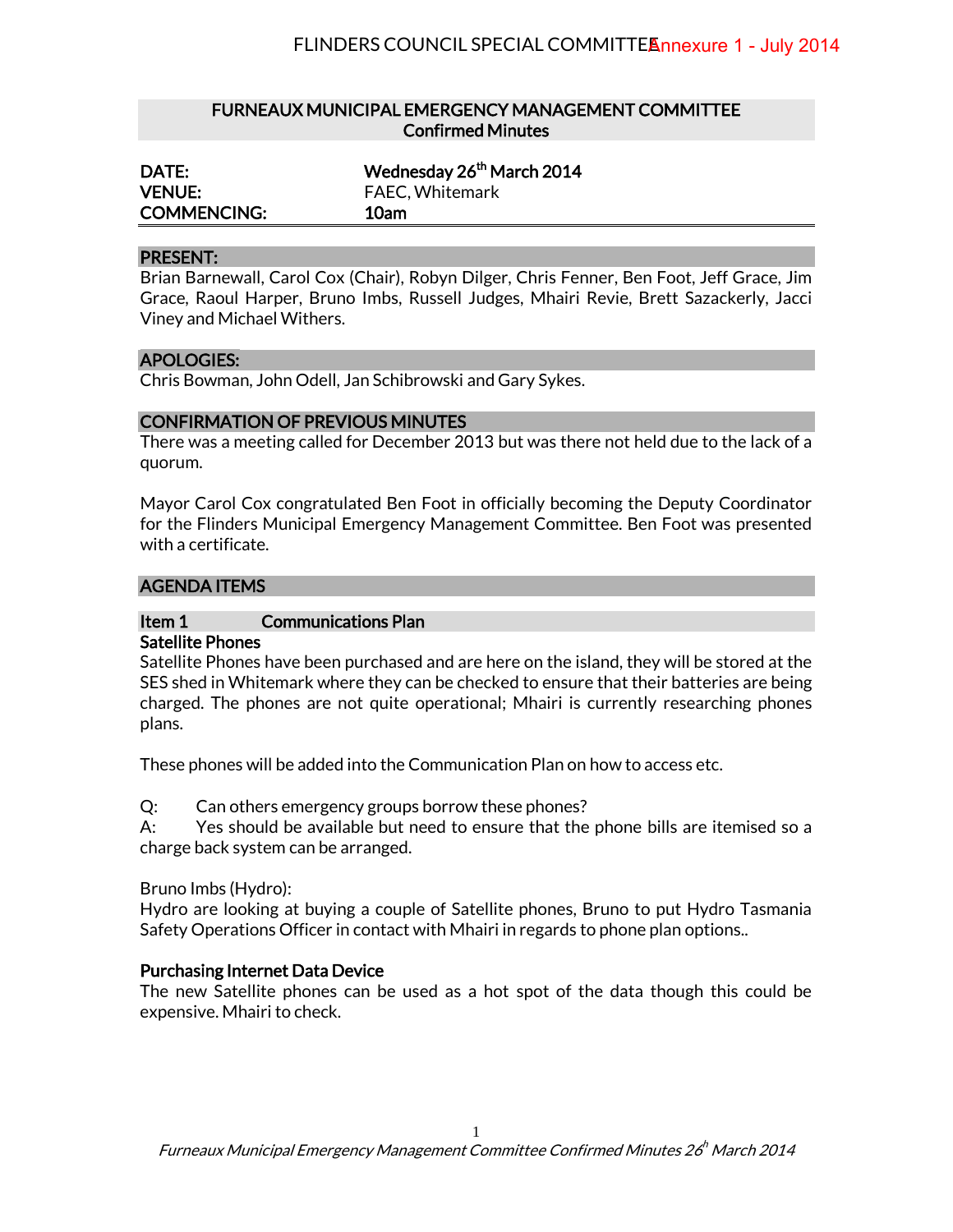# Communications Plan

Mhairi has 70% of the plan done; this plan will link to the Municipal Emergency Management Plan. This doesn't need to go to the Commander or Commissioner for sign off if made a Special Plan.

This plan is to ensure there is a plan if telecommunications go down on the Island. VHF, UHF, Telecommunications and Pager failures need to be addressed. There was a car accident about 12months ago when there was one of these failures. Mhairi will be writing this section now and asked the Committee questions about the telecommunications on the island.

Police, Hydro and SES will speak about what access they have to all communications issues as they all have access to different options and Hydro has access to equipment that others don't.

There is a pretty major issue with Lady Barron telecommunications, it was highlighted that when the power is out, there are no mobile or landlines.

Mhairi has spoken with Telstra in regards to the Mt Tanner mobile tower and the issues that have been arising with the reception dropping out. They advised that there was a problem with the 'Card' but this has been hopefully resolved as they have had a coating applied to help protect from heat, salt and possibly wind. They are installing an airconditioning system in the Mt Tanner shed/station to keep the machine cooler and at a stable temperature.

Vinegar hill is also being looked at, Mhairi will stay in touch with them about this.

Palana, Trousers Point, Docks, Blue Rocks, Killiecrankie, North East River and the back of Mt Strzelecki are all areas that have poor or no reception. Blue Rocks and Palana are hots spots in summer especially.

Could possibly bring back the UHF, the channel for emergency is 9 or 11. There is a repeater on top of Walkers Lookout (Channel 1) and Palana (Channel 2). There was discussion on wether there was a need to be promote ownership of UHF radios within the community. VHF channel 18 is the Flinders access.

Discussed but no decision was made regarding a process for purchasing UHF radios. Possibly offer a bulk order of UHT hand held radios to locals. Also give different options so they have choices.

Another major question is who would monitor the radio frequency?

There are lots of issues with the land lines on Flinders Island, the infrastructure is very poor.

Mhairi will bring the Communication plan to this group for approval.

# Item 2 Community Protection Plan

There is currently three TasFire Community Protection Planners on the island doing their work The West side of the island will be done.

2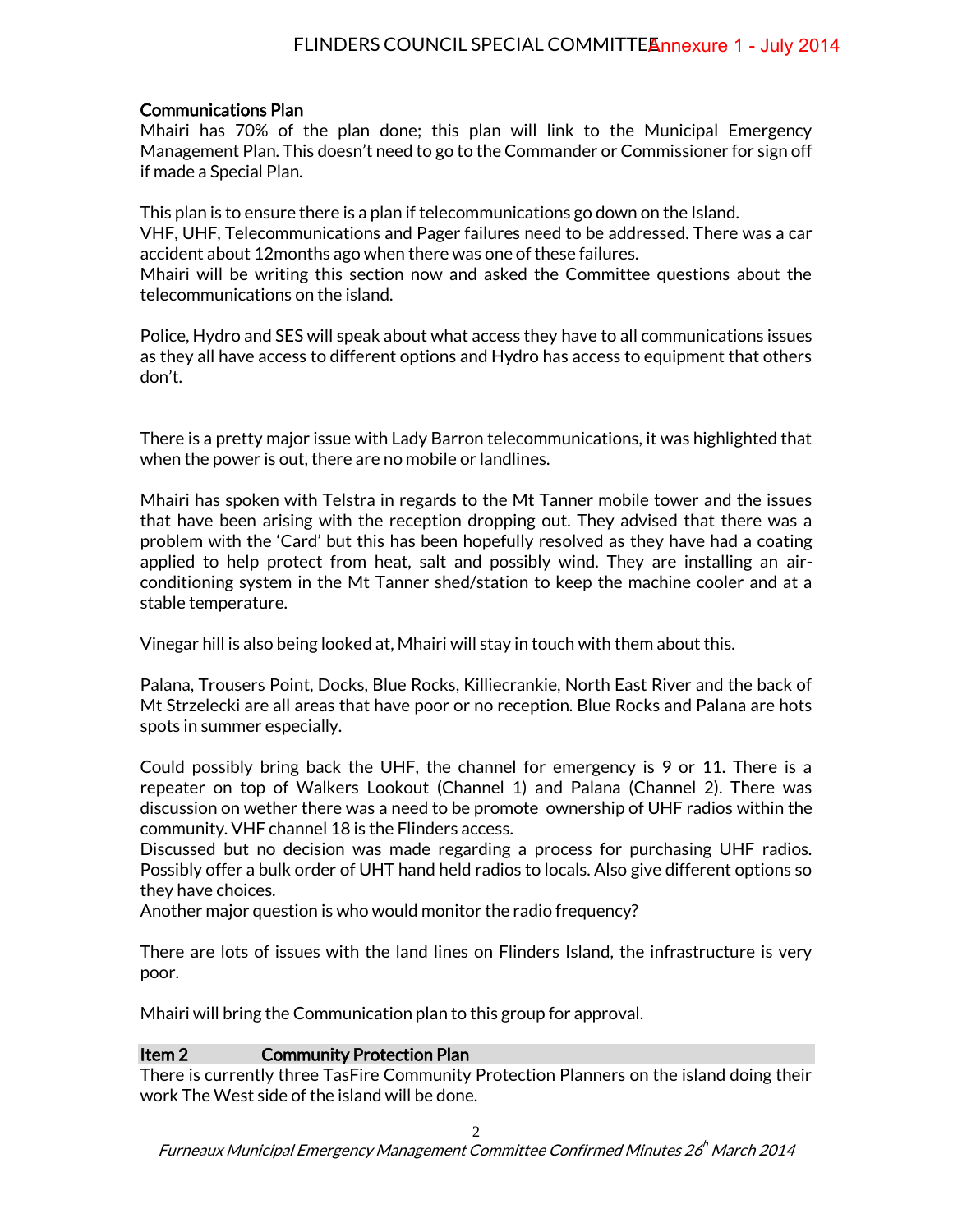The finished Community Protection plans are on the TasFire website, there is a link on the front page.

These plans are for when a fire starts NOT to prevent a fire. The Flinders Fire Area Management Committee have met yesterday and they will be working on the prevention side of things.

Major changes have not been made to the way Tas Fire fight fires, they now fight a fire once the conditions have eased, but first priority is to warn people.

It was asked if Tas Fire would put something in the Island News to advise the community of the work being carried out and completed. There was also a suggestion that there be an information evening in December for the community on the Community Protection Plans as this is a time of year people are worrying about fire more.

## Item 3 NDRP Funding

The grant round will be open as soon as the new government assigns a new Minister.

FMAC are looking at a plan for Fire Management Plan for Areas on Flinders and definitely would be interested in getting some funding for this.

Mhairi to work with Jacqui and Raoul on an application.

### Item 4 Emergency Volunteer Fund

Mhairi and Ben have been speaking about this and these are the ideas they have come up with:

- Airport Exercise
- Portable Landing Lights (Helicopters, CBI and FLS) *Not sure as to whether these* are needed, need to speak to the Rescue Helicopter Manager to see if they are needed on Flinders and CBI.
- COMMS/Radio Training

Lions Club are looking at purchasing DeFibs for the Pubs and up at Killiecrankie.

Mhairi and Ben to work on an application once the grant round opens.

### Item 5 Risk Assessment

There wasn't anything to report.

# Item 6 AEMI Courses

Course guides were handed around the meeting, Ben Foot and Chris Fenner will be attending a Course in the first week of May.

### Item 7 'Edac' Radios

SES has some of these here on the Island (Police have 4 on the island, SES have 2) The programing needs to be done on the radios.